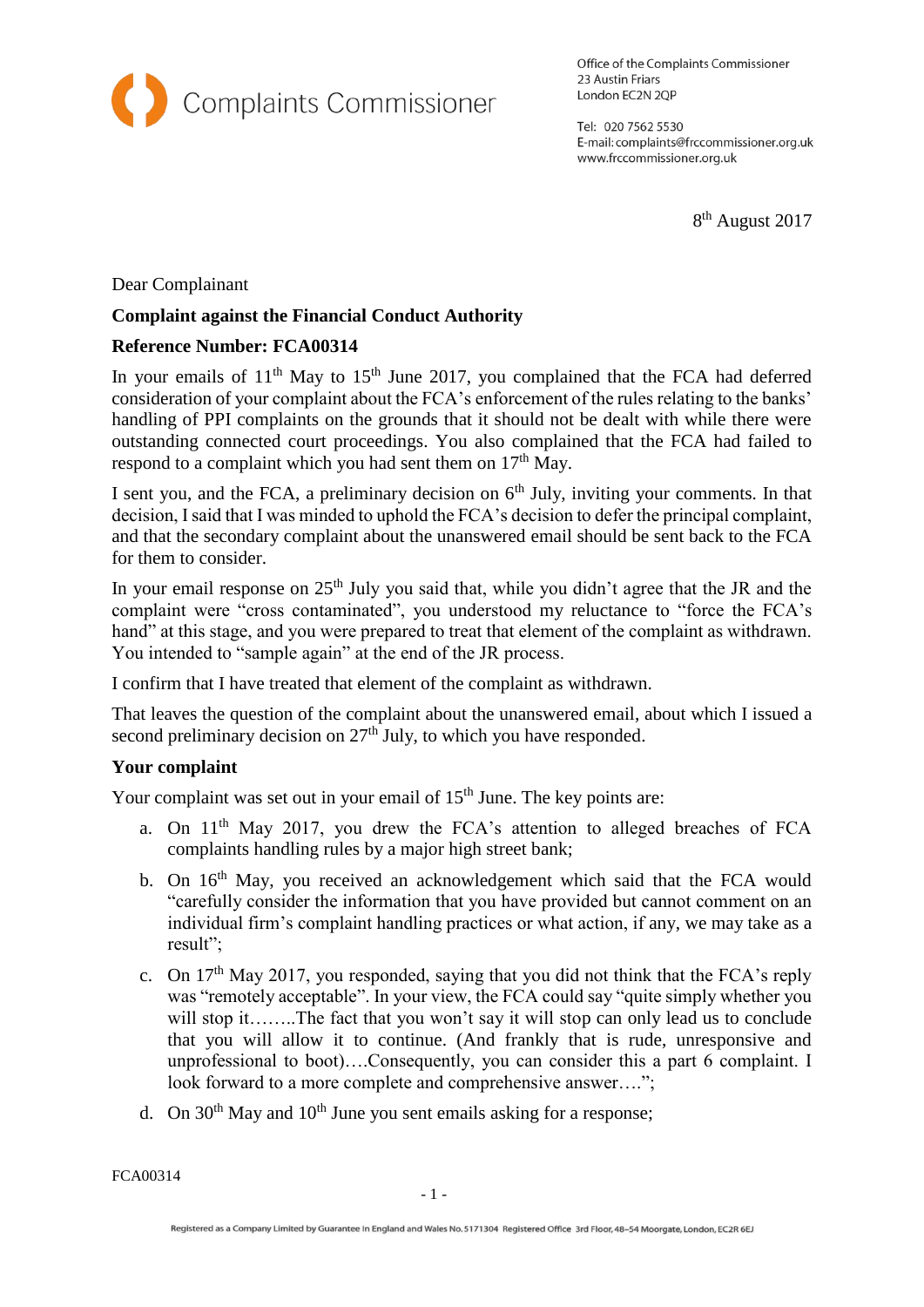e. On 15<sup>th</sup> June you approached me, complaining that you had "not even had the courtesy" of an acknowledgement".

# **My analysis**

I consider this matter in two parts: the failure to respond, and the refusal to give you the full reply which you asked for.

In relation to the failure to respond, it is a simple fact that you clearly indicated to the FCA that you wished to make a formal complaint about the FCA's response of 16<sup>th</sup> May, and you did not receive a reply. The fact that the FCA were dealing with a large number of related emails may be a partial explanation of why that happened, but it does not excuse it.

The FCA concedes that it did not respond to your email of  $17<sup>th</sup>$  May 2017, and has offered its apologies.

In relation to the FCA's refusal to give you further details about what, if any action, it was taking in response to your information about the bank's complaint handling practice, my view is that the FCA were simply explaining their standard legal and policy constraints on divulging information about their regulatory work with individual firms.

The FCA says that it stands by its view that it cannot discuss its supervisory approach to individual firms, but has invited you to supply any further information you have about the alleged breaches.

I recognise that it is very frustrating for informants and complainants not to know what, if anything, is happening with the information which they supply, but there are good reasons why the FCA cannot be entirely open on these matters. The reasons can be found at [https://www.fca.org.uk/freedom-information/information-we-can-share.](https://www.fca.org.uk/freedom-information/information-we-can-share) While there is a legitimate debate about exactly where the line should be drawn in terms of what is or is not published, that is a policy matter, and not one for this Complaints Scheme. In my view, the FCA's response of  $16<sup>th</sup>$  May was simply an expression of a well-established policy.

In your response of  $2<sup>nd</sup>$  August to my second preliminary decision, you suggest that I may have misinterpreted your complaint: you emphasise that you were not seeking confidential information about the FCA's supervisory interactions with the particular high street bank, but a simple statement as to whether or not the behaviour you have complained about is or is not compliant with the rules.

I understand the distinction which you are making, but I do not think that the matter is as simple as you suggest. I cannot comment upon the particulars of the individual instances which you have raised, but as a matter of general policy and approach the FCA must take great care not to inadvertently breach the confidentiality of its interactions with the firms which it regulates. It is not hard to see how debates about whether or not a particular practice is compliant may be controversial, and may be part and parcel of the FCA's interactions with a particular firm. For that reason, I think that the FCA's decision to stick by its general policy in responding to you was correct.